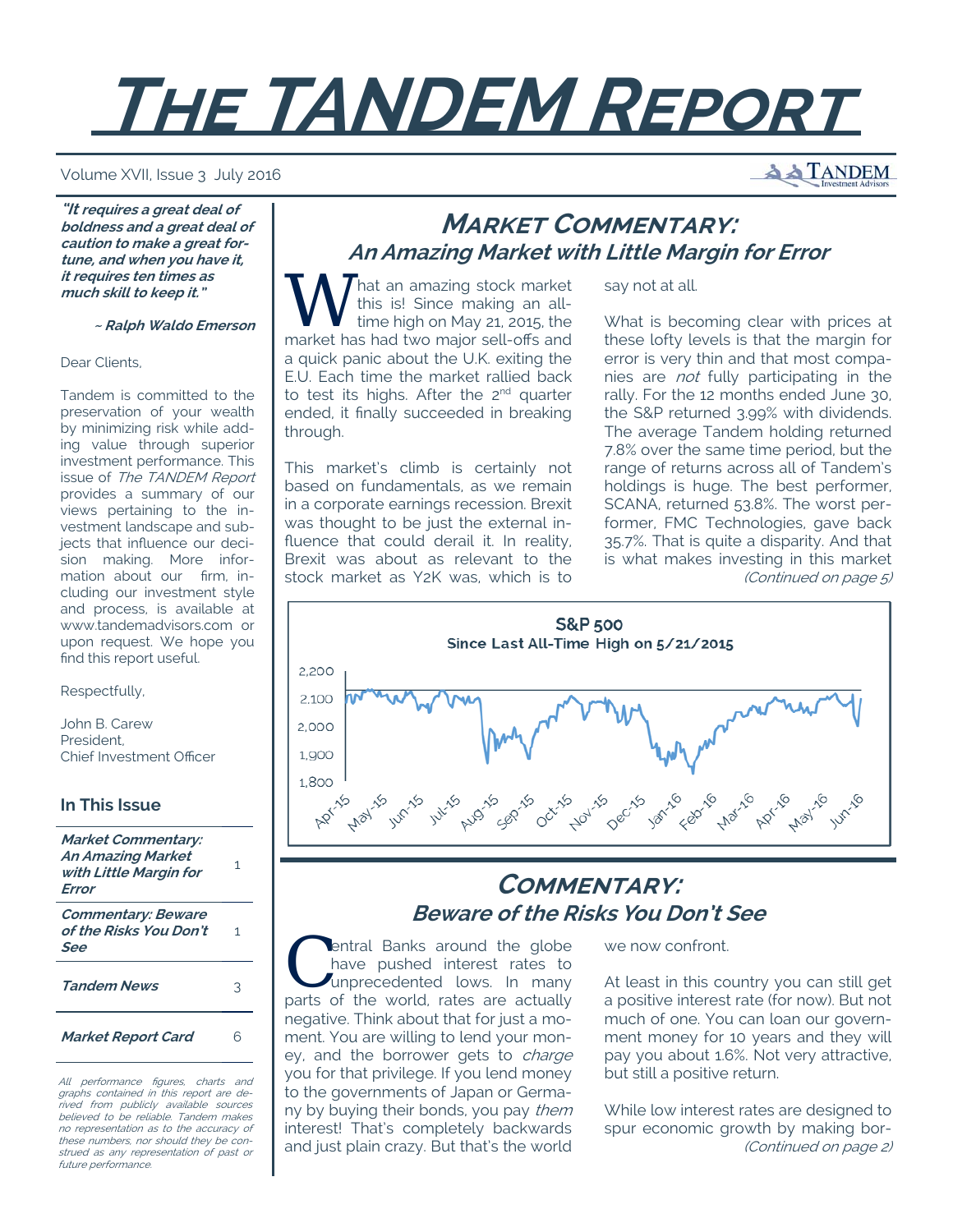## **COMMENTARY (CONTINUED)**

#### (Continued from page 1)

rowing more enticing, the plan doesn't seem to be working so well. Global economic growth is tepid at best.

Instead of fueling economic growth, low rates are posing a real hardship to retirees and others who had expected their savings and investments to produce a meaningful amount of their income. With rates so low, savers and investors are being forced to consider alternative income-producing vehicles, and many are doing so without fully understanding the risks they take. It is a very dangerous circumstance many Americans face completely unaware of the risks they don't see.

tually *used* the houses they bought. But then whole new classes of buyers emerged. First came the investor, followed by the flipper. Introducing new buyers to a market increases demand, sending prices higher. Higher prices bring about a cycle that just repeats itself. Higher prices attract more buyers, until there are no more buyers left to attract. They have all bought. And that is how bubbles burst. When there are no more buyers, there is no one left to sell to, and prices collapse.

Today's stock market keeps going higher too. At least part of what drives stock prices higher is the introduction of a new class of buyer - the bond buyer that needs more income. These bond buyers don't want to be stock investors, but they now have to be. Forced to



Let's start with a bit of history. Historically, bonds have been attractive income producing vehicles with little risk to principal. You buy a bond, collect interest payments, hold it until maturity and get all your money back. The biggest risks typically are the erosion of your principal that inflation may cause and the ability of the bond issuer to pay you back at maturity.

With rates so low, retirees and investors can no longer make enough money owning bonds and must look elsewhere. Many are looking to stocks. The chart above tracks the history of 10 Year Treasury yields and S&P 500 dividend yields since 1988. Prior to 2008, Treasuries yielded more than stocks. Now they don't. Many now ask themselves 'Why accept so little for a Treasury when Company X has a 4% dividend yield?'. And a new stock investor is born!

In many ways this is reminiscent of the real estate bubble leading up to the Financial Crisis. The real estate market had primarily been made up of people that acexpand their search for income-producing investments, they turn to what are commonly viewed as conservative, blue chip dividend stocks. Names like AT&T, Verizon, Altria, Philip Morris International, Duke Energy, Ford and BP have become very popular with investors. Many energy names pay a nice dividend as wellpipeline companies and the like. But those got crushed when the price of oil collapsed, exposing many investors to a loss of principal they hadn't contemplated.

What many fail to realize is that they are taking just as big of a risk in their 'blue chip' companies as they took in the energy companies if they are just buying them for the dividend. The risk they don't see is what happens to the price of their stocks if interest rates rise.

Before we illustrate this risk in a table with math, let's think about it logically. There are many owners of highdividend stocks that would rather not be stock investors at all. They haven't selected the companies they (Continued on page 3)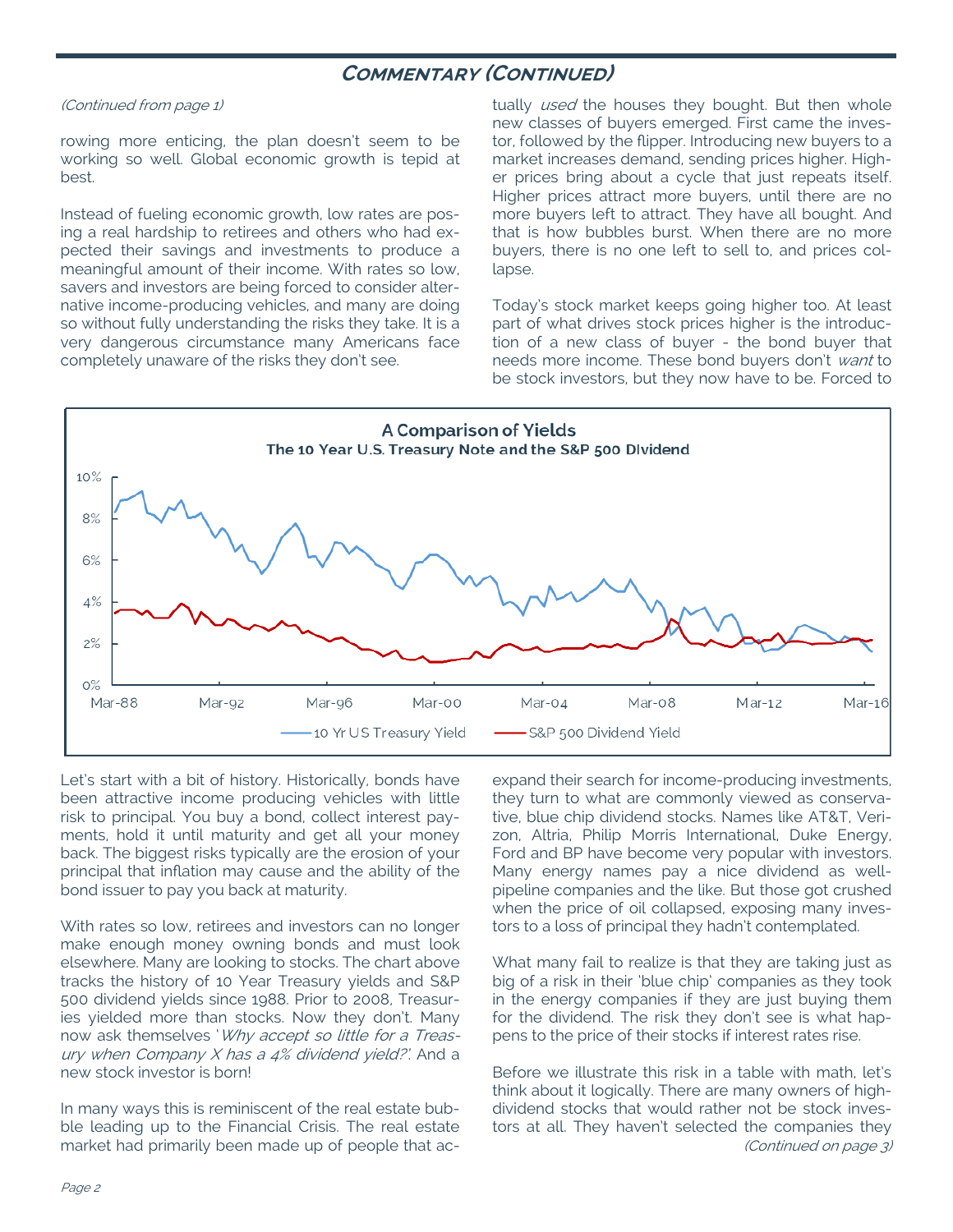# **TANDEM NEWS**

# **THANK YOU & FAREWELL, WELCOME, CONGRATULATIONS AND AN UPDATED POLICY**

Thank you and farewell to Libby Barger, our dedicated teammate and Director of Client Services for the past 4 years. Libby has a great opportunity in Atlanta and we want to thank her for her service and wish her all the best in her new job and city,

Welcome to Allison Snyder, our new Director of Client Services. Allison has spent the past 8 1/2 years in the financial services industry, most recently with SunTrust. We are fortunate that we could persuade her to join our team and are thrilled to have her on board.

Congratulations to Ben Carew on his promotion to As-

sociate Portfolio Manager. Ben has been making his presence felt at Tandem in various capacities since 2013 and has worked under Billy Little's tutelage since 2015. He also served as US Economist for the  $3<sup>rd</sup>$  College of Charleston Investment Program. Good job Ben.

Lastly, for those of you that come to us through your Financial Advisor, we will no longer be producing quarterly statements for you. If you feel you need to continue to receive our statement in addition to the one from your Advisor, please contact Allison Snyder at 843-720- 3413 or asnyder@tandemadvisors.com and she will put you back on the list. Thank you for your understanding.

## **COMMENTARY (CONTINUED)**

## (Continued from page 2)

buy based on any fundamental metric like earnings or dividend growth. They have simply bought these companies because of the dividend income they produce. So what would we expect these investors to do with their stock if they found a more satisfactory interest rate in a bond or CD? Most would probably sell their

stocks and happily move back to the type of investments they prefer. And what would happen to the prices of those stocks if this investor class became sellers? They would likely fall.

It can be reasonably argued that it will be a very long time before interest rates return to a more useful level. Central Banks do not seem likely to undo the environment they have created any time soon. But the unseen risk still exists. And now we will use math and a table.

Let us consider a hypothetical investment in 3 stocks favored among high-dividend investors - AT&T, Duke Energy and Ford. All pay a dividend that yields around 4%, which is significantly higher than any fixed rate investment of any quality. The table we have constructed to the right shows 3 scenarios: current

price, yield and income as of June 30; change in price and yield if interest rates were to increase by a mere 1/4%; change in price and yield if interest rates were to rise by 1/2%. For the purpose of this table, we must make a few assumptions that may or may not happen in the real world. Generally we assume that nothing else changes other than interest rates. Earnings for each company remain unchanged, expectations for each are unchanged...nothing other than interest rates changes.

What starts out as a \$100 investment loses more in value than it produces in income if interest rates just rise by 1/4%! That is extraordinary, and most income inves-

| <b>Hypothetical \$100 Investments</b> | AT&T      | <b>Duke Energy</b>   | <b>Ford</b> |  |  |
|---------------------------------------|-----------|----------------------|-------------|--|--|
| As of June 30, 2016                   |           |                      |             |  |  |
| Value                                 | \$100.00  | \$100.00<br>\$100.00 |             |  |  |
| Income                                | \$4.44    | \$3.99               | \$4.77      |  |  |
| Yield                                 | 4.44%     | 3.99%                | 4.77%       |  |  |
| If Interest Rates rise 0.25%          |           |                      |             |  |  |
| New Value                             | \$94.67   | \$94.10              | \$94.96     |  |  |
| Income                                | \$4.44    | \$3.99               | \$4.77      |  |  |
| New Yield                             | 4.69%     | 4.24%                | 5.02%       |  |  |
| <b>Implied Price Change</b>           | $-5.33%$  | $-5.90\%$            | $-5.04%$    |  |  |
| If Interest Rates rise 0.50%          |           |                      |             |  |  |
| New Value                             | \$89.89   | \$88.86              | \$90.46     |  |  |
| Income                                | \$4.44    | \$3.99               | \$4.77      |  |  |
| New Yield                             | 4.94%     | 4.49%                | 5.27%       |  |  |
| <b>Implied Price Change</b>           | $-10.11%$ | $-11.14%$            | $-9.54%$    |  |  |

tors fail to perceive this risk before they take the plunge into stocks. Fortunately for many, rates have not risen. But it's certainly not a stretch to think they could go higher by 1/4%. And that would result in a hit to principal in these hypothetical investments of more than (Continued on page 4)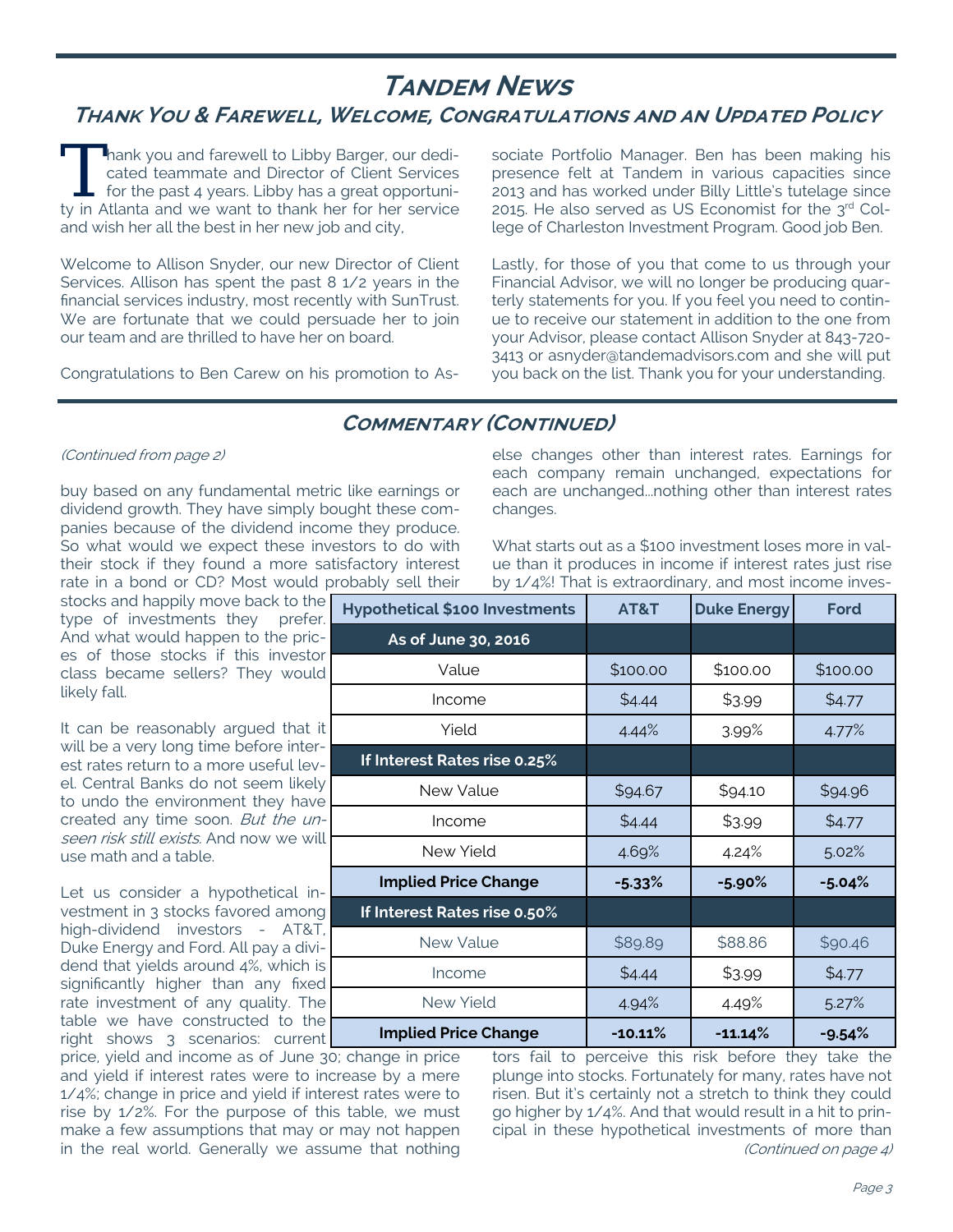## **COMMENTARY (CONTINUED)**

(Continued from page 3)

5%, and around 10% if rates go up by 1/2%. And perhaps even more sadly, rates rising by these modest amounts don't help out the would-be bond buyers. Rates would still be historically low.

There is no obvious solution to overcome these low rates. As long as stock prices keep rising, frustration



over low rates will be muted. However, we cannot help but wonder if investors fully comprehend the risk they are adding to their portfolios in search of income.

Our friend Andy Barnett in Raleigh shared the table above with us and we found it quite telling. In 1995, investors could expect a 7.5% rate of return in a portfolio constructed of 100% bonds. In 2015, the percentage of bonds in the portfolio dropped to 12% to realize the same expected rate of return. This clearly illustrates the dilemma investors face.

The table above also highlights the risk many investors don't see. The 1995 portfolio had a standard deviation of 6%. The 2015 portfolio's standard deviation skyrocketed to 17.2%. You may not be familiar with the term standard deviation, but think of it this way. It is a measure of portfolio risk. A portfolio that produces very consistent rates of return from month-to-month and year-to-year has a very low standard deviation because the volatility of returns is minimal. This would be considered a less-risky portfolio. However, a portfolio that produces widely-varying rates of return would have a higher standard deviation, The greater the volatility of returns, the greater the standard deviation. Higher standard deviations do not predict better or worse rates of return. They simply promise more volatile rates of return.

To many investors, higher standard deviations imply too great a risk - not that they will necessarily lose money, but that if they are relying on the principal, volatility can be problematic.

As you likely know by now, Tandem believes that volatility is the enemy of the average investor and that the best way to combat volatility is through constructing a portfolio of companies that grow their earnings through any economic environment and therefore can reliably grow their dividends. As long as earnings and dividends consistently grow, returns are typically less volatile. Tandem does not seek high dividend-paying stocks. We seek high dividend-growing stocks. The tables on page 5 to the right clearly illustrate this. And for reference and comparison to the table to the left, Tandem's Large Cap Core strategy has annualized about 8%\* (see below) over the last 10 years with a standard deviation of 10.46%. These results imply far less risk (volatility) than the 2015 portfolio in the table with a higher expected rate of return. There are, of course, many ways to skin a cat. We like our way.

As long as investors are forced into stocks to produce income, stock prices will continue to rise. As stock investors ourselves, we love rising stock prices! But we must always be mindful of the fact that the higher prices go, the less the margin for error becomes. Enjoy the party, but stay close to the exit.

When the time does come for investors to sell their income-producing stocks, it could get ugly. It is easy to think that you can just keep collecting the dividend and not worry about any drop in price. But eventually price will matter, and we worry that not enough investors understand the risks to their principal they have been forced to take by these extraordinary Central Bank measures. Tandem is very mindful of the risk and strives to manage accordingly. When the price of a stock gets to high to justify, we must take the profit we have been given, even if we have no place to deploy the proceeds. After all, the best way to manage the unseen risk is to buy low and sell high.

\* Tandem Large Cap Core net of fees return for 10 years thru 6.30.2016 was 8.04%. Fees include Tandem's management fee and commissions incurred. Fees vary by account type. For a complete discussion of the impact of fees on performance please inquire about our Composite Performance Presentation by emailing jcarew@tandemadvisors.com or calling 843-720-3413. Past performance is no guarantee of future results.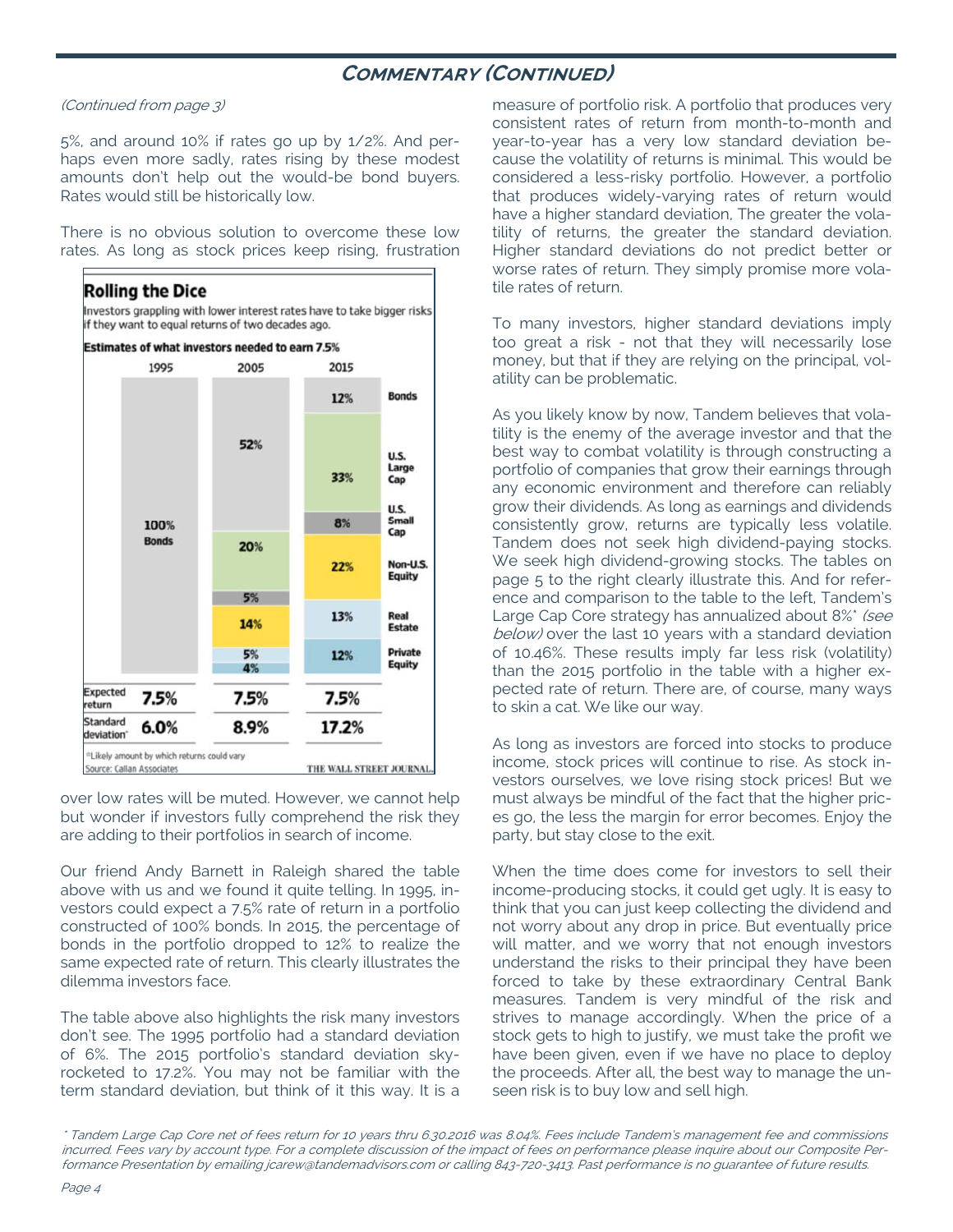## **MARKET COMMENTARY (CONTINUED)**

### (Continued from page 1)

so challenging. Companies exceeding expectations are rewarded, particularly if they pay a nice dividend or exhibit a high rate of growth. But companies with more modest rates of growth are not participating.

As for Tandem's 48 unique holdings comprising all 3 strategies, 19 stocks had negative returns for the last 12 months with an average return of –12.2%. The 29 stocks with positive returns had an average return of 21.0%. Again, that is an amazing disparity.

This is an amazing market that keeps heading higher even when fundamentals don't support the move. With interest rates this low, where else is there for investors to go? We love the rally, but we don't mind less exposure than normal. We will stick to our fundamentals, wherever they lead us. Right now, they have us invested, but less so than we might be in a different market.

## **5 Year Annualized Dividend Growth for Tandem's Holdings by Strategy from Q2 2011 to Q2 2016**

| Large Cap Core 5Yr. Annualized<br><b>Dividend Growth</b> |                        |  |  |  |
|----------------------------------------------------------|------------------------|--|--|--|
| Company                                                  | <b>Dividend Growth</b> |  |  |  |
| <b>Abbott Laboratories</b>                               | <b>NA</b>              |  |  |  |
| AbbVie                                                   | <b>NA</b>              |  |  |  |
| Accenture Plc                                            | 19.57%                 |  |  |  |
| Aptargroup                                               | 10.76%                 |  |  |  |
| <b>Bank of the Ozarks</b>                                | 28.06%                 |  |  |  |
| Becton, Dickinson                                        | 9.99%                  |  |  |  |
| Brown & Brown.                                           | 8.90%                  |  |  |  |
| Brown-Forman Corp CLB                                    | 9.77%                  |  |  |  |
| Coca-Cola                                                | 8.29%                  |  |  |  |
| Costco                                                   | 13.40%                 |  |  |  |
| <b>CSX</b>                                               | 35.10%                 |  |  |  |
| Dominion Resources,                                      | 7.28%                  |  |  |  |
| Ecolab                                                   | 14.87%                 |  |  |  |
| <b>Expeditors International</b>                          | 9.86%                  |  |  |  |
| W.W. Grainger                                            | 13.07%                 |  |  |  |
| Intercontinental Exchange                                | <b>NA</b>              |  |  |  |
| <b>ITT</b>                                               | <b>NA</b>              |  |  |  |
| Microsoft                                                | 17.61%                 |  |  |  |
| <b>National Retail Properties</b>                        | 2.74%                  |  |  |  |
| NextEra Energy                                           | 9.61%                  |  |  |  |
| <b>Nike</b>                                              | 15.60%                 |  |  |  |
| T. Rowe Price                                            | 11.74%                 |  |  |  |
| <b>QUALCOMM</b>                                          | 19.78%                 |  |  |  |
| <b>Republic Services</b>                                 | 8.45%                  |  |  |  |
| Resmed                                                   | <b>NA</b>              |  |  |  |
| <b>SCANA</b>                                             | 3.46%                  |  |  |  |
| Scripps Networks Cl A                                    | 19.14%                 |  |  |  |
| J. M. Smucker                                            | 8.77%                  |  |  |  |
| Stryker                                                  | 16.12%                 |  |  |  |
| <b>TJX Companies</b>                                     | 22.31%                 |  |  |  |
| <b>Tractor Supply</b>                                    | 31.95%                 |  |  |  |
| United Technologies                                      | 6.58%                  |  |  |  |
| Wabtec                                                   | 74.11%                 |  |  |  |
| Walgreens Boots Alliance                                 | 15.52%                 |  |  |  |
| <b>Waste Connections</b>                                 | 14.09%                 |  |  |  |
| Average                                                  | 16.22%                 |  |  |  |

The list of holdings above for Tandem's 3 strategies are as of 6.30.2016. These lists do not constitute investment advice, nor do they represent performance of any Tandem investment product. FactSet is the data source for the above calculations.

| <b>Equity 5 Yr. Annualized</b><br><b>Dividend Growth</b> |                        |  |  |  |
|----------------------------------------------------------|------------------------|--|--|--|
| Company                                                  | <b>Dividend Growth</b> |  |  |  |
| <b>Abbott Laboratories</b>                               | <b>NA</b>              |  |  |  |
| AbbVie                                                   | <b>NA</b>              |  |  |  |
| <b>Accenture Plc</b>                                     | 19.57%                 |  |  |  |
| <b>AMETEK</b>                                            | 17.61%                 |  |  |  |
| Aptargroup                                               | 10.76%                 |  |  |  |
| <b>Bank of the Ozarks</b>                                | 28.06%                 |  |  |  |
| Becton, Dickinson                                        | 9.99%                  |  |  |  |
| Brown & Brown.                                           | 8.90%                  |  |  |  |
| Brown-Forman Corp Cl B                                   | 9.77%                  |  |  |  |
| Cerner                                                   | <b>NA</b>              |  |  |  |
| Coca-Cola                                                | 8.29%                  |  |  |  |
| Cognizant Technology                                     | <b>NA</b>              |  |  |  |
| Costco                                                   | 13.40%                 |  |  |  |
| <b>CSX</b>                                               | 35.10%                 |  |  |  |
| eBay                                                     | <b>NA</b>              |  |  |  |
| Ecolab                                                   | 14.87%                 |  |  |  |
| <b>Expeditors International</b>                          | 9.86%                  |  |  |  |
| FMC Technologies,                                        | <b>NA</b>              |  |  |  |
| W.W. Grainger                                            | 13.07%                 |  |  |  |
| Intercontinental Exchange                                | <b>NA</b>              |  |  |  |
| <b>ITT</b>                                               | <b>NA</b>              |  |  |  |
| <b>MEDNAX</b>                                            | <b>NA</b>              |  |  |  |
| Microsoft                                                | 17.61%                 |  |  |  |
| NextEra Energy                                           | 9.61%                  |  |  |  |
| <b>Nike</b>                                              | 15.60%                 |  |  |  |
| O'Reilly Automotive                                      | <b>NA</b>              |  |  |  |
| PayPal Holdings                                          | <b>NA</b>              |  |  |  |
| <b>T. Rowe Price</b>                                     | 11.74%                 |  |  |  |
| QUALCOMM                                                 | 19.78%                 |  |  |  |
| <b>Republic Services</b>                                 | 8.45%                  |  |  |  |
| ResMed                                                   | <b>NA</b>              |  |  |  |
| Scripps Networks Cl A                                    | 19.14%                 |  |  |  |
| <b>Signature Bank New York</b>                           | <b>NA</b>              |  |  |  |
| Stryker                                                  | 16.12%                 |  |  |  |
| Thermo Fisher Scientific                                 | NA%                    |  |  |  |
| <b>TJX Companies</b>                                     | 22.31%                 |  |  |  |
| <b>Tractor Supply</b>                                    | 31.95%                 |  |  |  |
| United Technologies                                      | 6.58%                  |  |  |  |
| Wabtec                                                   | 74.11%                 |  |  |  |
| Walgreens Boots Alliance                                 | 15.52%                 |  |  |  |
| Waste Connections,                                       | 14.09%                 |  |  |  |
| Average                                                  | 17.85%                 |  |  |  |

| Mid Cap Core 5 Yr. Annualized<br><b>Dividend Growth</b> |                        |  |  |  |
|---------------------------------------------------------|------------------------|--|--|--|
| Company                                                 | <b>Dividend Growth</b> |  |  |  |
| <b>AMETEK</b>                                           | 17.61%                 |  |  |  |
| Aptargroup                                              | 10.76%                 |  |  |  |
| <b>Bank of the Ozarks</b>                               | 28.06%                 |  |  |  |
| Becton, Dickinson                                       | 9.99%                  |  |  |  |
| Brown-Forman CLB                                        | 8.90%                  |  |  |  |
| Brown & Brown                                           | 9.77%                  |  |  |  |
| Cerner                                                  | <b>NA</b>              |  |  |  |
| Cognizant Technology                                    | <b>NA</b>              |  |  |  |
| <b>DollarTree</b>                                       | <b>NA</b>              |  |  |  |
| Ecolab                                                  | 14.87%                 |  |  |  |
| <b>Expeditors International</b>                         | 9.86%                  |  |  |  |
| Fiserv                                                  | <b>NA</b>              |  |  |  |
| <b>FMC Technologies</b>                                 | <b>NA</b>              |  |  |  |
| W.W. Grainger                                           | 13.07%                 |  |  |  |
| <b>ITT</b>                                              | <b>NA</b>              |  |  |  |
| <b>MEDNAX</b>                                           | <b>NA</b>              |  |  |  |
| National Retail Properties                              | 2.74%                  |  |  |  |
| O'Reilly Automotive                                     | <b>NA</b>              |  |  |  |
| <b>Republic Services</b>                                | 8.45%                  |  |  |  |
| ResMed                                                  | <b>NA</b>              |  |  |  |
| Ross Stores                                             | 19.67%                 |  |  |  |
| Signature Bank New York                                 | <b>NA</b>              |  |  |  |
| <b>SCANA</b>                                            | 3.46%                  |  |  |  |
| J. M. Smucker                                           | 8.77%                  |  |  |  |
| <b>Scripps Networks CLA</b>                             | 19.14%                 |  |  |  |
| Stryker                                                 | 16.12%                 |  |  |  |
| <b>Thermo Fisher Scientific</b>                         | <b>NA</b>              |  |  |  |
| T. Rowe Price                                           | 11.74%                 |  |  |  |
| <b>Tractor Supply</b>                                   | 31.95%                 |  |  |  |
| Wabtec                                                  | 74.11%                 |  |  |  |
| <b>Waste Connections</b>                                | 14.09%                 |  |  |  |
| Yum! Brands                                             | 12.97%                 |  |  |  |
| Average                                                 | 16.48%                 |  |  |  |

Wabtec is the leading dividend grower in all 3 Tandem strategies, posting a 5-yr. annualized increase of 74.11%. Tractor Supply, another company found in all 3 strategies, is the 2nd leading dividend grower with an annualized increase of 31.95%.